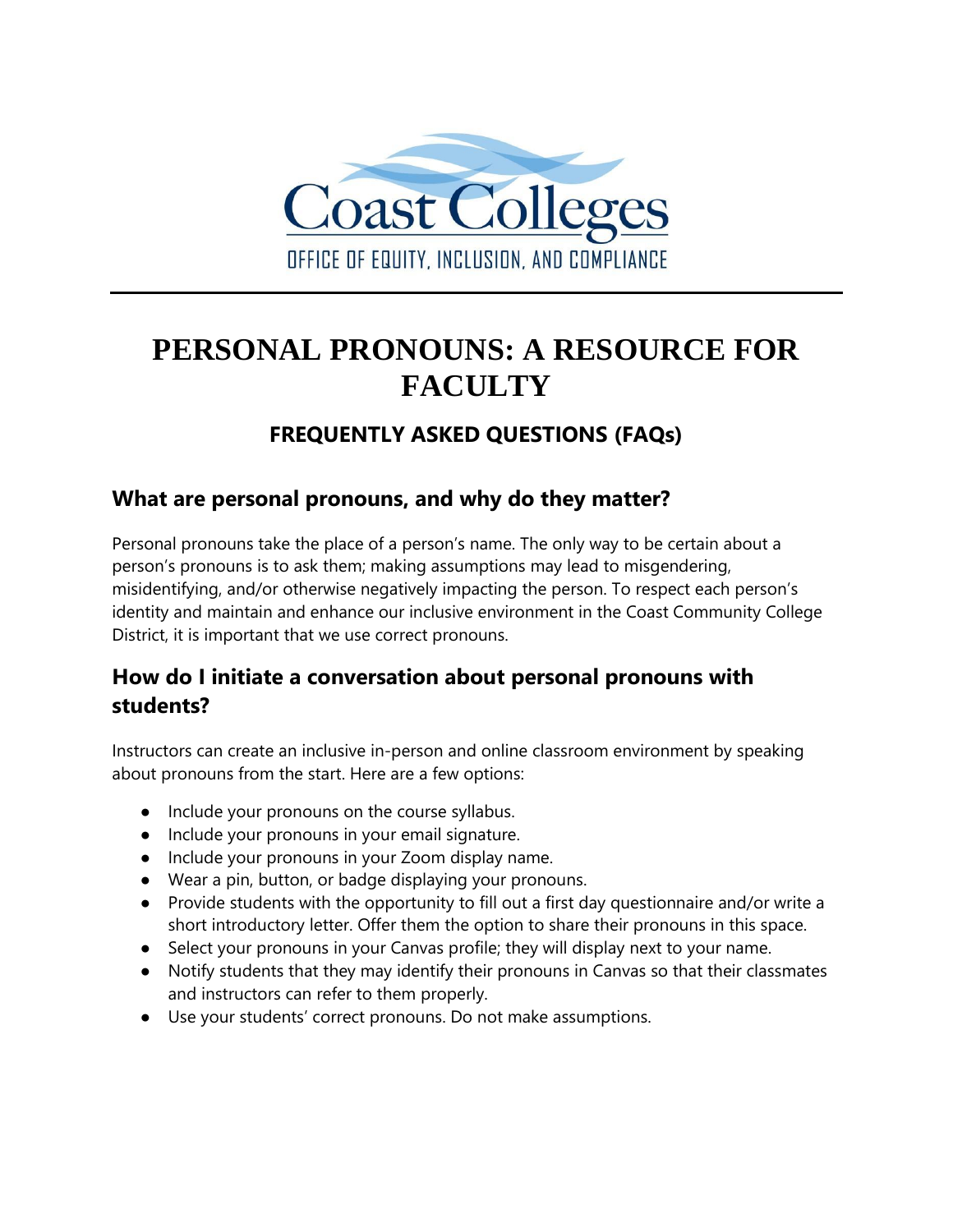# **How do I promote inclusive language in class?**

- Avoid making assumptions about a student's pronouns.
- Use students' first names when possible.
- Omit gendered generalizations (instead of "Ladies and gentlemen, thank you for a great session!" go with, "Everyone, thank you for a great session!").
- Use examples in class discussion, assignments, etc. that reflect your attention to inclusive language.

## **Where will personal pronouns be displayed?**

Starting Summer 2020, each Canvas user will have the option to select their pronouns from a dropdown menu on the Canvas profile page. Users are not required to select pronouns in Canvas; in this case, the user's name will still display. When users do select pronouns, their pronouns will be displayed next to their names in Canvas in these places:

- **•** Assignment Creation Menu
- Assignment Peer Review Page
- Comment Fields
- Course Sections List
- Discussions
- Inbox
- People Page (Course and Groups)
- SpeedGrader
- Student Context Card
- User Navigation Menu
- User Profile Page
- User Settings Page

Because Canvas users who select pronouns will have their pronouns displayed in so many places throughout the system, it should be easy for instructors to reference their students' correct pronouns in this space.

## **How do I use the pronouns available in Canvas?**

The pronouns available in Canvas are listed here:

- She/Her
- He/Him
- They/Them
- Ze/Hir
- Ze/Zir
- No Pronouns (Use my name.)